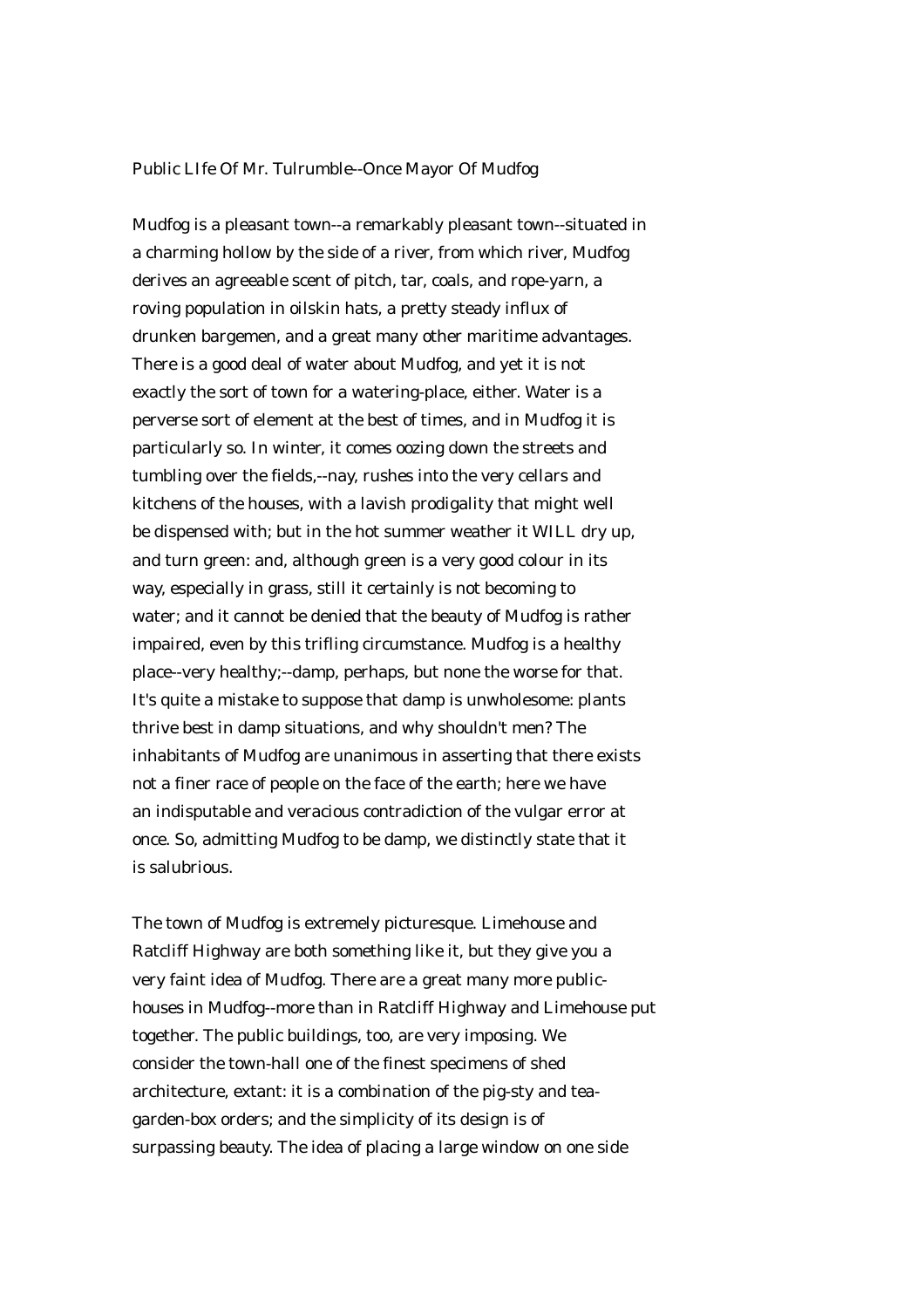of the door, and a small one on the other, is particularly happy. There is a fine old Doric beauty, too, about the padlock and scraper, which is strictly in keeping with the general effect.

In this room do the mayor and corporation of Mudfog assemble together in solemn council for the public weal. Seated on the massive wooden benches, which, with the table in the centre, form the only furniture of the whitewashed apartment, the sage men of Mudfog spend hour after hour in grave deliberation. Here they settle at what hour of the night the public-houses shall be closed, at what hour of the morning they shall be permitted to open, how soon it shall be lawful for people to eat their dinner on churchdays, and other great political questions; and sometimes, long after silence has fallen on the town, and the distant lights from the shops and houses have ceased to twinkle, like far-off stars, to the sight of the boatmen on the river, the illumination in the two unequal-sized windows of the town-hall, warns the inhabitants of Mudfog that its little body of legislators, like a larger and better-known body of the same genus, a great deal more noisy, and not a whit more profound, are patriotically dozing away in company, far into the night, for their country's good.

Among this knot of sage and learned men, no one was so eminently distinguished, during many years, for the quiet modesty of his appearance and demeanour, as Nicholas Tulrumble, the well-known coal-dealer. However exciting the subject of discussion, however animated the tone of the debate, or however warm the personalities exchanged, (and even in Mudfog we get personal sometimes,) Nicholas Tulrumble was always the same. To say truth, Nicholas, being an industrious man, and always up betimes, was apt to fall asleep when a debate began, and to remain asleep till it was over, when he would wake up very much refreshed, and give his vote with the greatest complacency. The fact was, that Nicholas Tulrumble, knowing that everybody there had made up his mind beforehand, considered the talking as just a long botheration about nothing at all; and to the present hour it remains a question, whether, on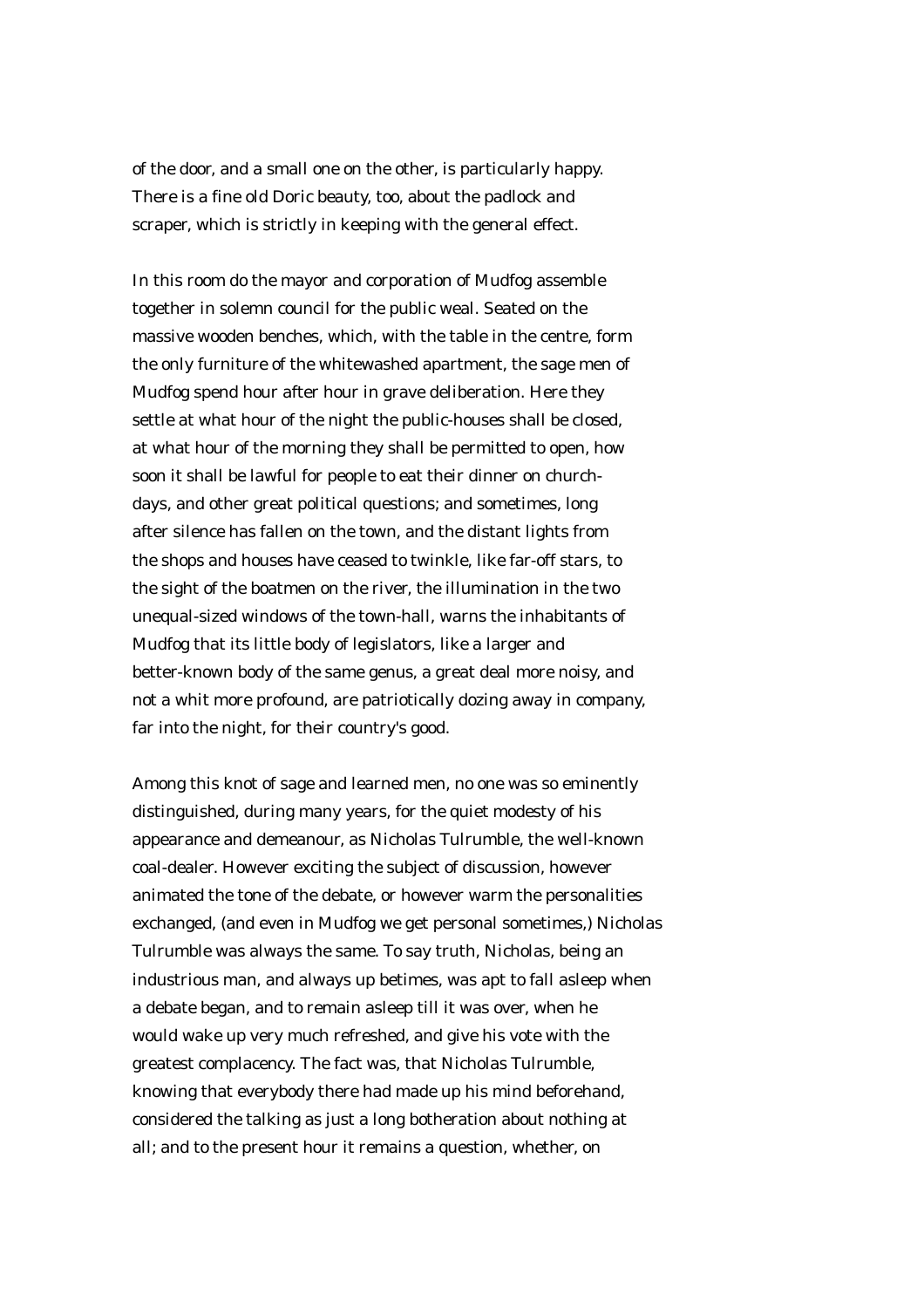this point at all events, Nicholas Tulrumble was not pretty near right.

Time, which strews a man's head with silver, sometimes fills his pockets with gold. As he gradually performed one good office for Nicholas Tulrumble, he was obliging enough, not to omit the other. Nicholas began life in a wooden tenement of four feet square, with a capital of two and ninepence, and a stock in trade of three bushels and a-half of coals, exclusive of the large lump which hung, by way of sign-board, outside. Then he enlarged the shed, and kept a truck; then he left the shed, and the truck too, and started a donkey and a Mrs. Tulrumble; then he moved again and set up a cart; the cart was soon afterwards exchanged for a waggon; and so he went on like his great predecessor Whittington--only without a cat for a partner--increasing in wealth and fame, until at last he gave up business altogether, and retired with Mrs. Tulrumble and family to Mudfog Hall, which he had himself erected, on something which he attempted to delude himself into the belief was a hill, about a quarter of a mile distant from the town of Mudfog.

About this time, it began to be murmured in Mudfog that Nicholas Tulrumble was growing vain and haughty; that prosperity and success had corrupted the simplicity of his manners, and tainted the natural goodness of his heart; in short, that he was setting up for a public character, and a great gentleman, and affected to look down upon his old companions with compassion and contempt. Whether these reports were at the time well-founded, or not, certain it is that Mrs. Tulrumble very shortly afterwards started a four-wheel chaise, driven by a tall postilion in a yellow cap,--that Mr. Tulrumble junior took to smoking cigars, and calling the footman a 'feller,'--and that Mr. Tulrumble from that time forth, was no more seen in his old seat in the chimney-corner of the Lighterman's Arms at night. This looked bad; but, more than this, it began to be observed that Mr. Nicholas Tulrumble attended the corporation meetings more frequently than heretofore; and he no longer went to sleep as he had done for so many years, but propped his eyelids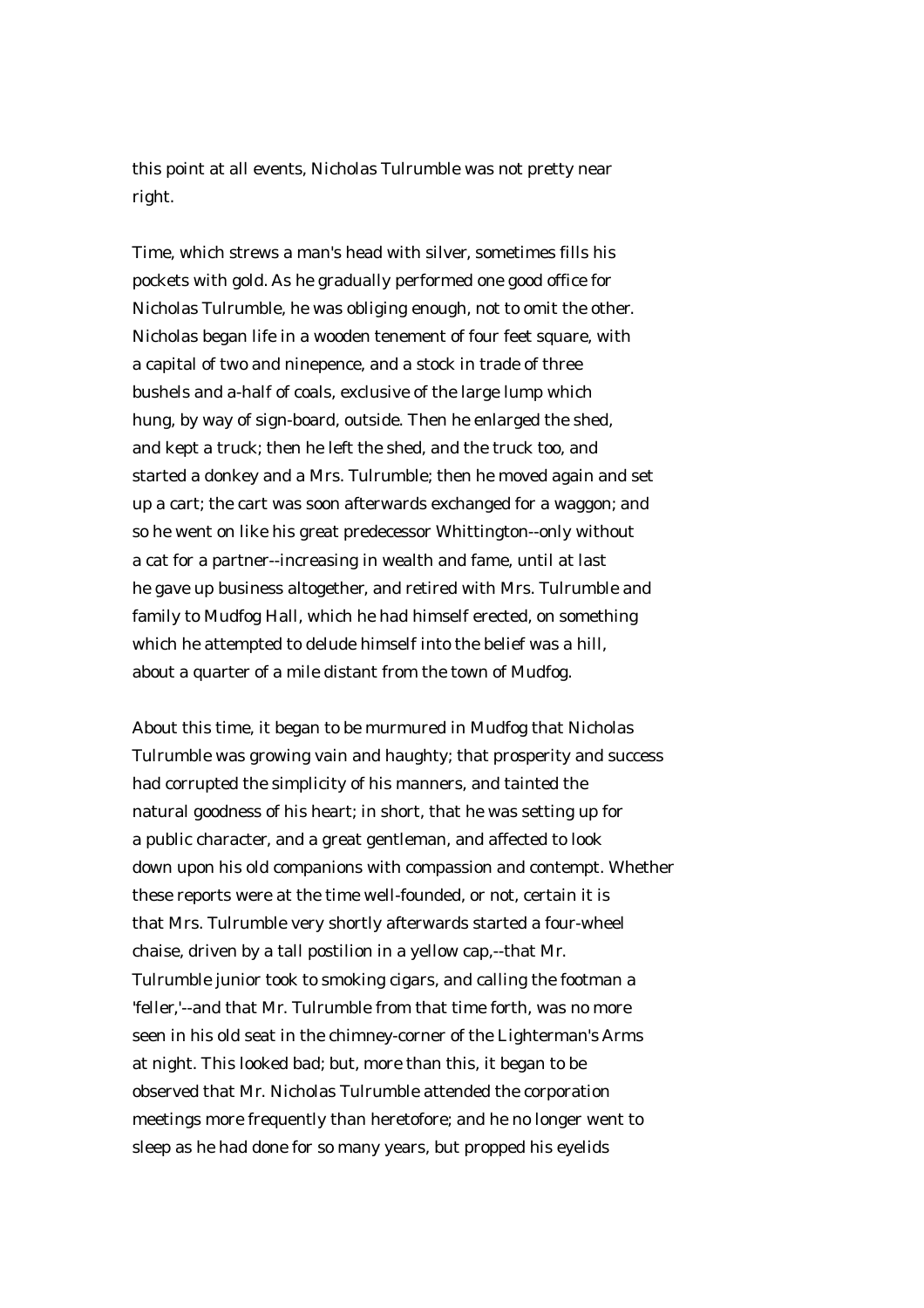open with his two forefingers; that he read the newspapers by himself at home; and that he was in the habit of indulging abroad in distant and mysterious allusions to 'masses of people,' and 'the property of the country,' and 'productive power,' and 'the monied interest:' all of which denoted and proved that Nicholas Tulrumble was either mad, or worse; and it puzzled the good people of Mudfog amazingly.

At length, about the middle of the month of October, Mr. Tulrumble and family went up to London; the middle of October being, as Mrs. Tulrumble informed her acquaintance in Mudfog, the very height of the fashionable season.

Somehow or other, just about this time, despite the healthpreserving air of Mudfog, the Mayor died. It was a most extraordinary circumstance; he had lived in Mudfog for eighty-five years. The corporation didn't understand it at all; indeed it was with great difficulty that one old gentleman, who was a great stickler for forms, was dissuaded from proposing a vote of censure on such unaccountable conduct. Strange as it was, however, die he did, without taking the slightest notice of the corporation; and the corporation were imperatively called upon to elect his successor. So, they met for the purpose; and being very full of Nicholas Tulrumble just then, and Nicholas Tulrumble being a very important man, they elected him, and wrote off to London by the very next post to acquaint Nicholas Tulrumble with his new elevation.

Now, it being November time, and Mr. Nicholas Tulrumble being in the capital, it fell out that he was present at the Lord Mayor's show and dinner, at sight of the glory and splendour whereof, he, Mr. Tulrumble, was greatly mortified, inasmuch as the reflection would force itself on his mind, that, had he been born in London instead of in Mudfog, he might have been a Lord Mayor too, and have patronized the judges, and been affable to the Lord Chancellor, and friendly with the Premier, and coldly condescending to the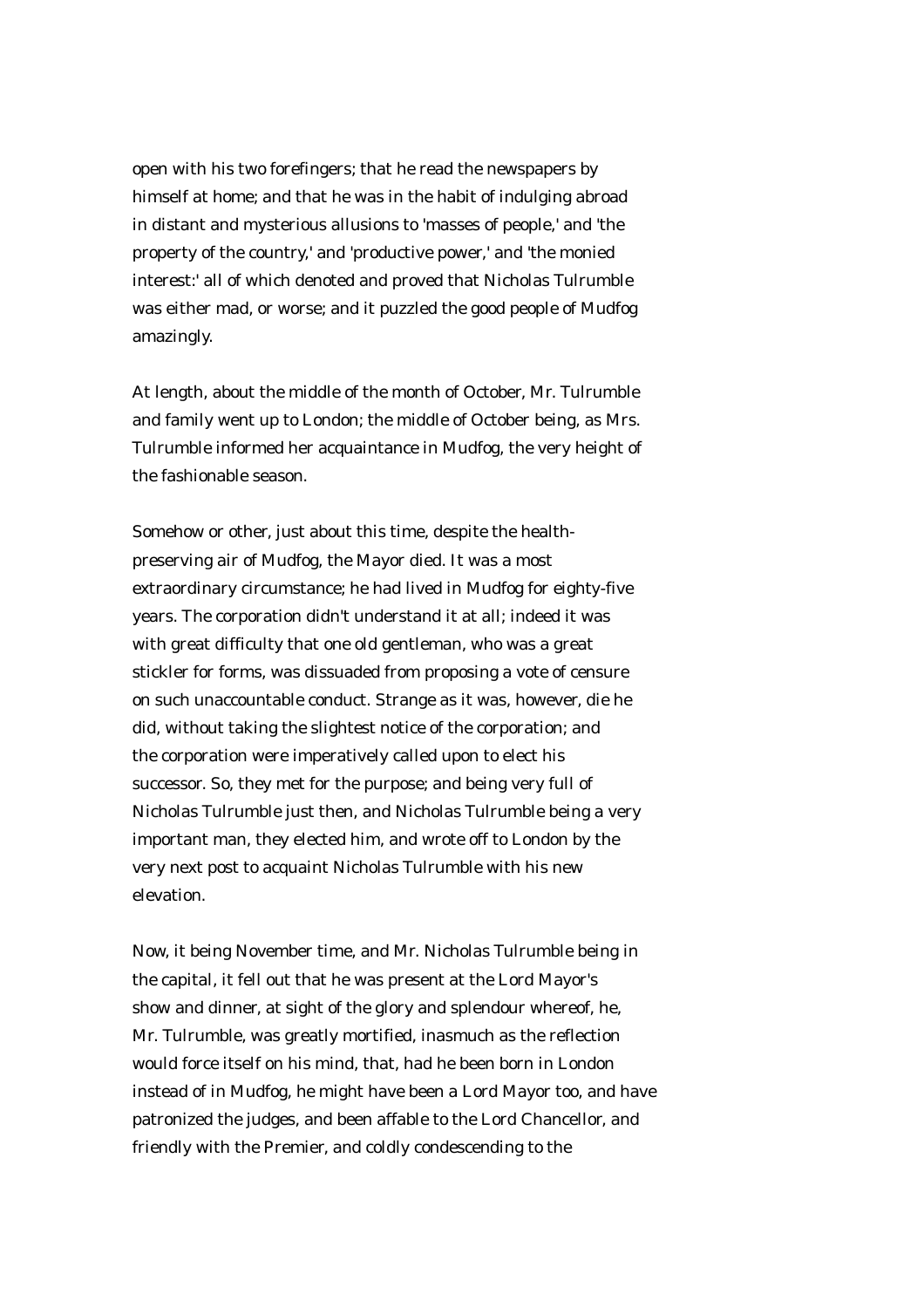Secretary to the Treasury, and have dined with a flag behind his back, and done a great many other acts and deeds which unto Lord Mayors of London peculiarly appertain. The more he thought of the Lord Mayor, the more enviable a personage he seemed. To be a King was all very well; but what was the King to the Lord Mayor! When the King made a speech, everybody knew it was somebody else's writing; whereas here was the Lord Mayor, talking away for half an hour-all out of his own head--amidst the enthusiastic applause of the whole company, while it was notorious that the King might talk to his parliament till he was black in the face without getting so much as a single cheer. As all these reflections passed through the mind of Mr. Nicholas Tulrumble, the Lord Mayor of London appeared to him the greatest sovereign on the face of the earth, beating the Emperor of Russia all to nothing, and leaving the Great Mogul immeasurably behind.

Mr. Nicholas Tulrumble was pondering over these things, and inwardly cursing the fate which had pitched his coal-shed in Mudfog, when the letter of the corporation was put into his hand. A crimson flush mantled over his face as he read it, for visions of brightness were already dancing before his imagination.

'My dear,' said Mr. Tulrumble to his wife, 'they have elected me, Mayor of Mudfog.'

'Lor-a-mussy!' said Mrs. Tulrumble: 'why what's become of old Sniggs?'

'The late Mr. Sniggs, Mrs. Tulrumble,' said Mr. Tulrumble sharply, for he by no means approved of the notion of unceremoniously designating a gentleman who filled the high office of Mayor, as 'Old Sniggs,'--'The late Mr. Sniggs, Mrs. Tulrumble, is dead.'

The communication was very unexpected; but Mrs. Tulrumble only ejaculated 'Lor-a-mussy!' once again, as if a Mayor were a mere ordinary Christian, at which Mr. Tulrumble frowned gloomily.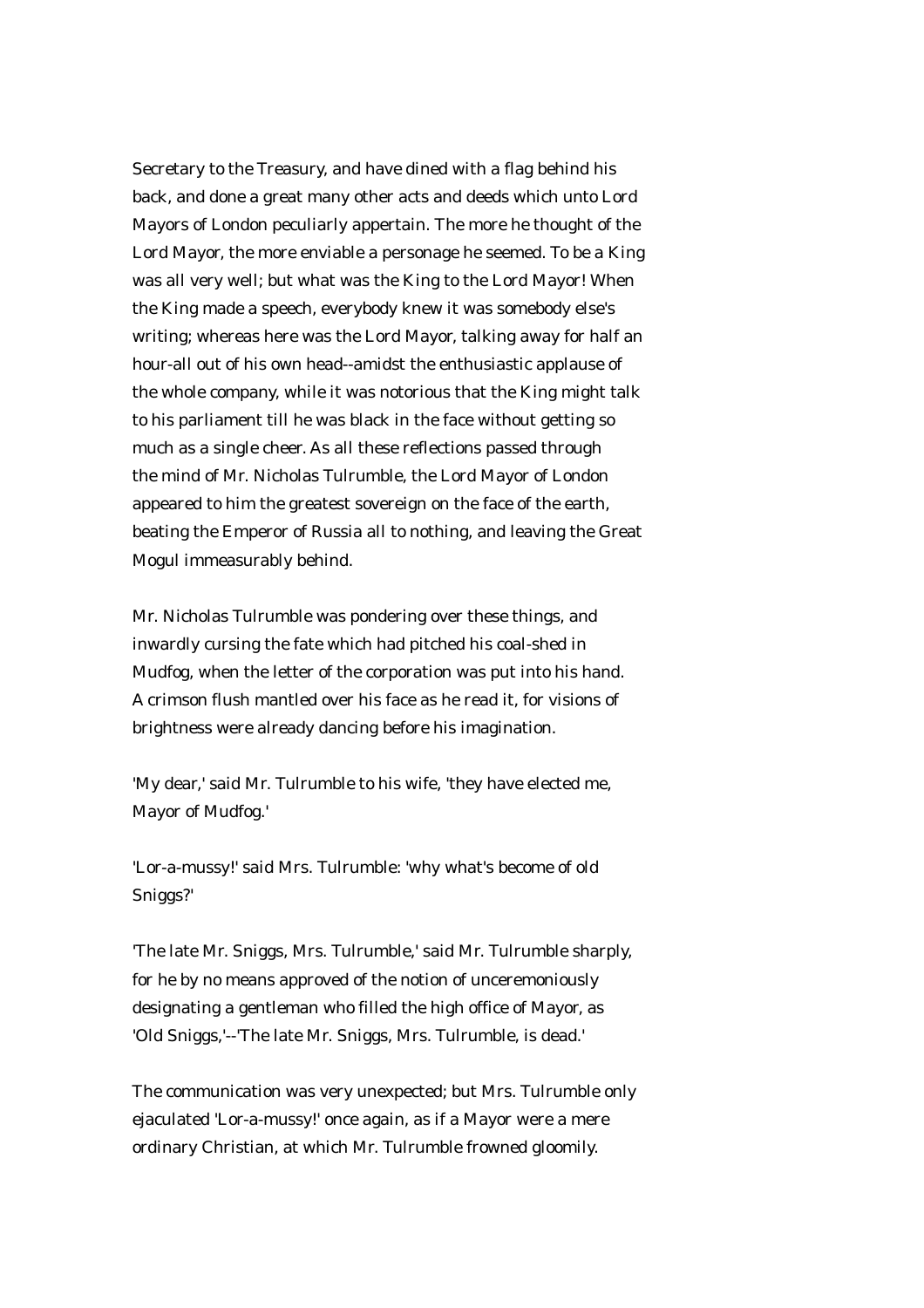'What a pity 'tan't in London, ain't it?' said Mrs. Tulrumble, after a short pause; 'what a pity 'tan't in London, where you might have had a show.'

'I MIGHT have a show in Mudfog, if I thought proper, I apprehend,' said Mr. Tulrumble mysteriously.

'Lor! so you might, I declare,' replied Mrs. Tulrumble.

'And a good one too,' said Mr. Tulrumble.

'Delightful!' exclaimed Mrs. Tulrumble.

'One which would rather astonish the ignorant people down there,' said Mr. Tulrumble.

'It would kill them with envy,' said Mrs. Tulrumble.

So it was agreed that his Majesty's lieges in Mudfog should be astonished with splendour, and slaughtered with envy, and that such a show should take place as had never been seen in that town, or in any other town before,--no, not even in London itself.

On the very next day after the receipt of the letter, down came the tall postilion in a post-chaise,--not upon one of the horses, but inside--actually inside the chaise,--and, driving up to the very door of the town-hall, where the corporation were assembled, delivered a letter, written by the Lord knows who, and signed by Nicholas Tulrumble, in which Nicholas said, all through four sides of closely-written, gilt-edged, hot-pressed, Bath post letter paper, that he responded to the call of his fellow-townsmen with feelings of heartfelt delight; that he accepted the arduous office which their confidence had imposed upon him; that they would never find him shrinking from the discharge of his duty; that he would endeavour to execute his functions with all that dignity which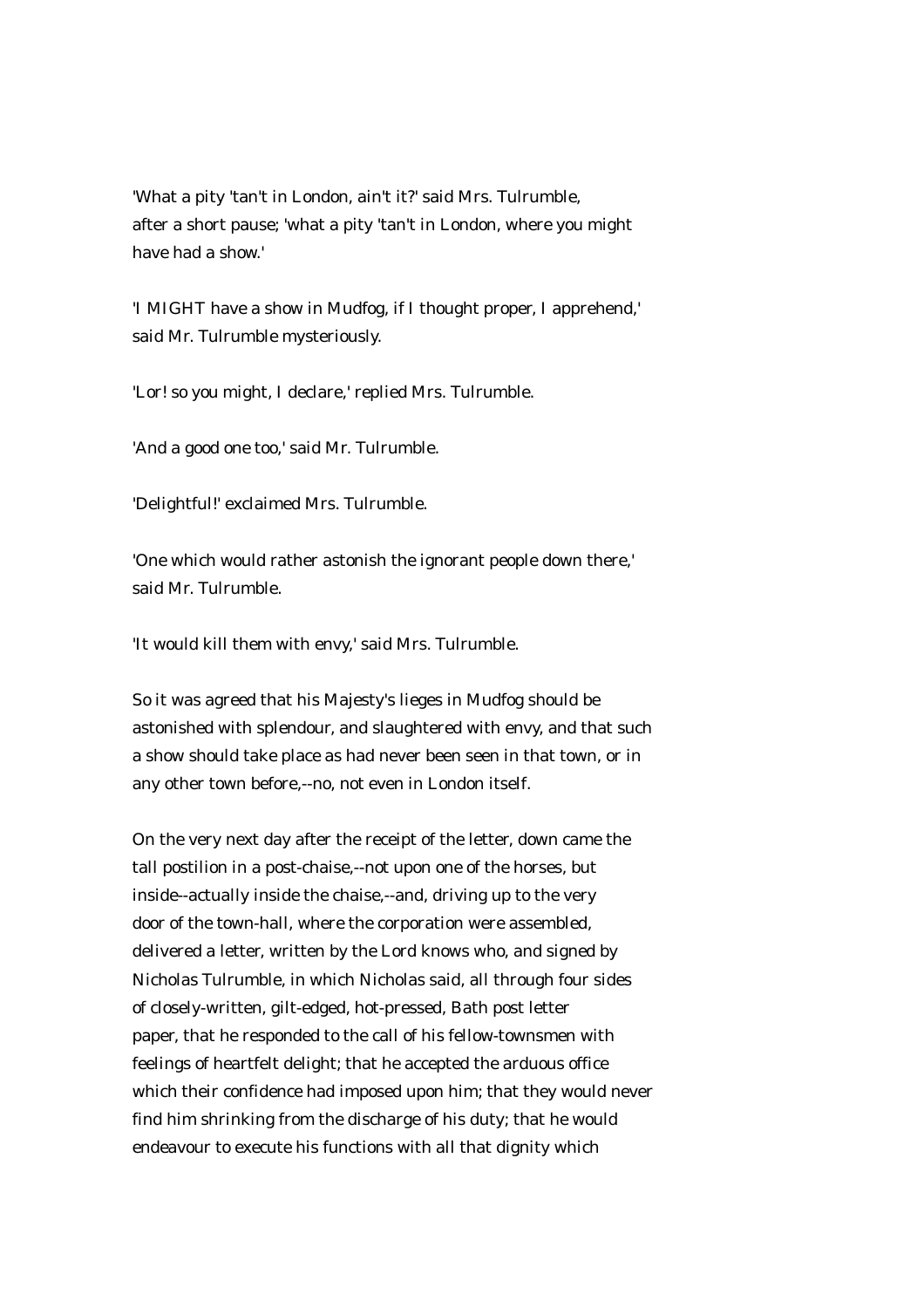their magnitude and importance demanded; and a great deal more to the same effect. But even this was not all. The tall postilion produced from his right-hand top-boot, a damp copy of that afternoon's number of the county paper; and there, in large type, running the whole length of the very first column, was a long address from Nicholas Tulrumble to the inhabitants of Mudfog, in which he said that he cheerfully complied with their requisition, and, in short, as if to prevent any mistake about the matter, told them over again what a grand fellow he meant to be, in very much the same terms as those in which he had already told them all about the matter in his letter.

The corporation stared at one another very hard at all this, and then looked as if for explanation to the tall postilion, but as the tall postilion was intently contemplating the gold tassel on the top of his yellow cap, and could have afforded no explanation whatever, even if his thoughts had been entirely disengaged, they contented themselves with coughing very dubiously, and looking very grave. The tall postilion then delivered another letter, in which Nicholas Tulrumble informed the corporation, that he intended repairing to the town-hall, in grand state and gorgeous procession, on the Monday afternoon next ensuing. At this the corporation looked still more solemn; but, as the epistle wound up with a formal invitation to the whole body to dine with the Mayor on that day, at Mudfog Hall, Mudfog Hill, Mudfog, they began to see the fun of the thing directly, and sent back their compliments, and they'd be sure to come.

Now there happened to be in Mudfog, as somehow or other there does happen to be, in almost every town in the British dominions, and perhaps in foreign dominions too--we think it very likely, but, being no great traveller, cannot distinctly say--there happened to be, in Mudfog, a merry-tempered, pleasant-faced, good-for-nothing sort of vagabond, with an invincible dislike to manual labour, and an unconquerable attachment to strong beer and spirits, whom everybody knew, and nobody, except his wife, took the trouble to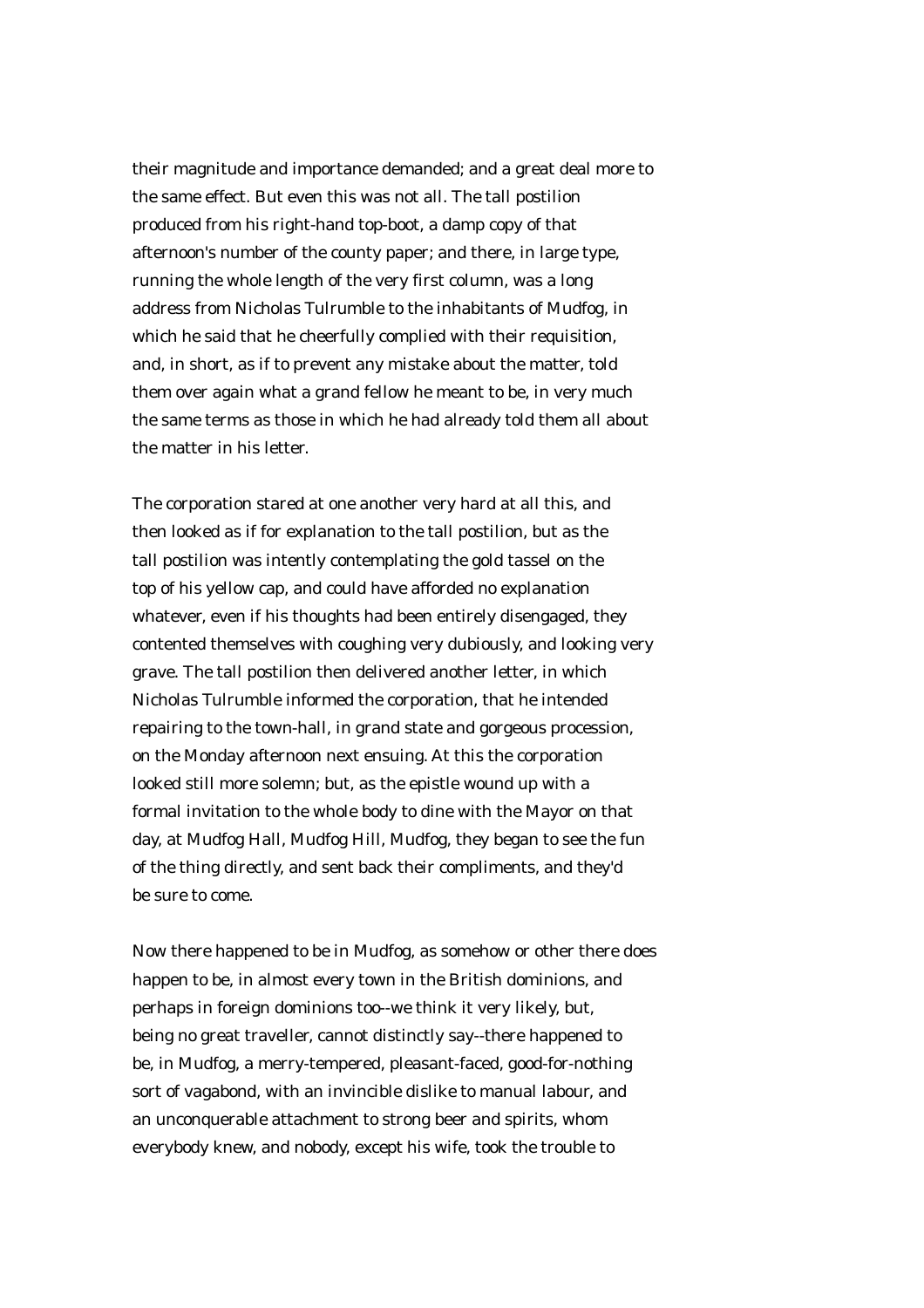quarrel with, who inherited from his ancestors the appellation of Edward Twigger, and rejoiced in the sobriquet of Bottle-nosed Ned. He was drunk upon the average once a day, and penitent upon an equally fair calculation once a month; and when he was penitent, he was invariably in the very last stage of maudlin intoxication. He was a ragged, roving, roaring kind of fellow, with a burly form, a sharp wit, and a ready head, and could turn his hand to anything when he chose to do it. He was by no means opposed to hard labour on principle, for he would work away at a cricket-match by the day together,--running, and catching, and batting, and bowling, and revelling in toil which would exhaust a galley-slave. He would have been invaluable to a fire-office; never was a man with such a natural taste for pumping engines, running up ladders, and throwing furniture out of two-pair-of-stairs' windows: nor was this the only element in which he was at home; he was a humane society in himself, a portable drag, an animated life-preserver, and had saved more people, in his time, from drowning, than the Plymouth lifeboat, or Captain Manby's apparatus. With all these qualifications, notwithstanding his dissipation, Bottle-nosed Ned was a general favourite; and the authorities of Mudfog, remembering his numerous services to the population, allowed him in return to get drunk in his own way, without the fear of stocks, fine, or imprisonment. He had a general licence, and he showed his sense of the compliment by making the most of it.

We have been thus particular in describing the character and avocations of Bottle-nosed Ned, because it enables us to introduce a fact politely, without hauling it into the reader's presence with indecent haste by the head and shoulders, and brings us very naturally to relate, that on the very same evening on which Mr. Nicholas Tulrumble and family returned to Mudfog, Mr. Tulrumble's new secretary, just imported from London, with a pale face and light whiskers, thrust his head down to the very bottom of his neckcloth-tie, in at the tap-room door of the Lighterman's Arms, and inquiring whether one Ned Twigger was luxuriating within, announced himself as the bearer of a message from Nicholas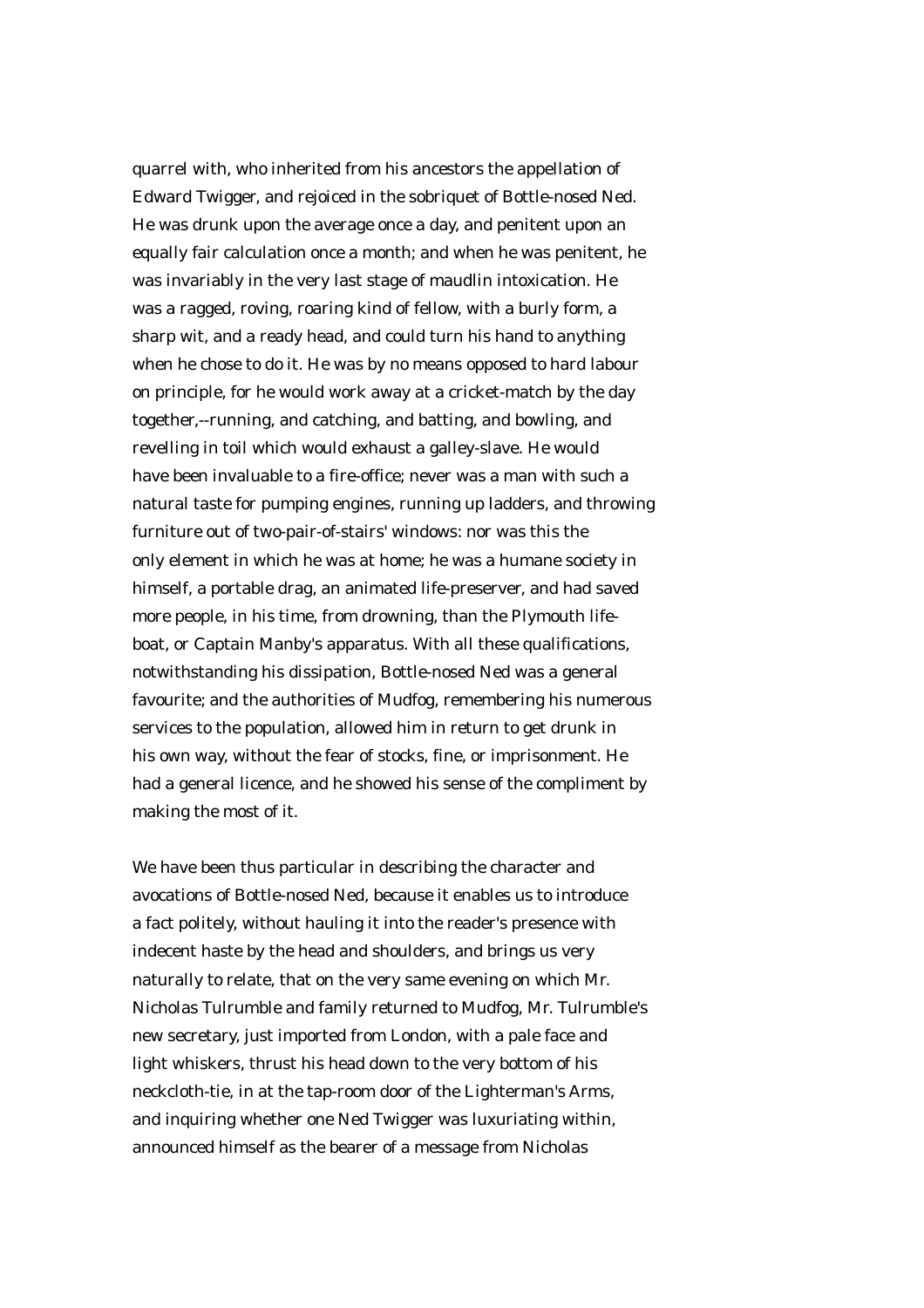Tulrumble, Esquire, requiring Mr. Twigger's immediate attendance at the hall, on private and particular business. It being by no means Mr. Twigger's interest to affront the Mayor, he rose from the fireplace with a slight sigh, and followed the light-whiskered secretary through the dirt and wet of Mudfog streets, up to Mudfog Hall, without further ado.

Mr. Nicholas Tulrumble was seated in a small cavern with a skylight, which he called his library, sketching out a plan of the procession on a large sheet of paper; and into the cavern the secretary ushered Ned Twigger.

'Well, Twigger!' said Nicholas Tulrumble, condescendingly.

There was a time when Twigger would have replied, 'Well, Nick!' but that was in the days of the truck, and a couple of years before the donkey; so, he only bowed.

'I want you to go into training, Twigger,' said Mr. Tulrumble.

'What for, sir?' inquired Ned, with a stare.

'Hush, hush, Twigger!' said the Mayor. 'Shut the door, Mr. Jennings. Look here, Twigger.'

As the Mayor said this, he unlocked a high closet, and disclosed a complete suit of brass armour, of gigantic dimensions.

'I want you to wear this next Monday, Twigger,' said the Mayor.

'Bless your heart and soul, sir!' replied Ned, 'you might as well ask me to wear a seventy-four pounder, or a cast-iron boiler.'

'Nonsense, Twigger, nonsense!' said the Mayor.

'I couldn't stand under it, sir,' said Twigger; 'it would make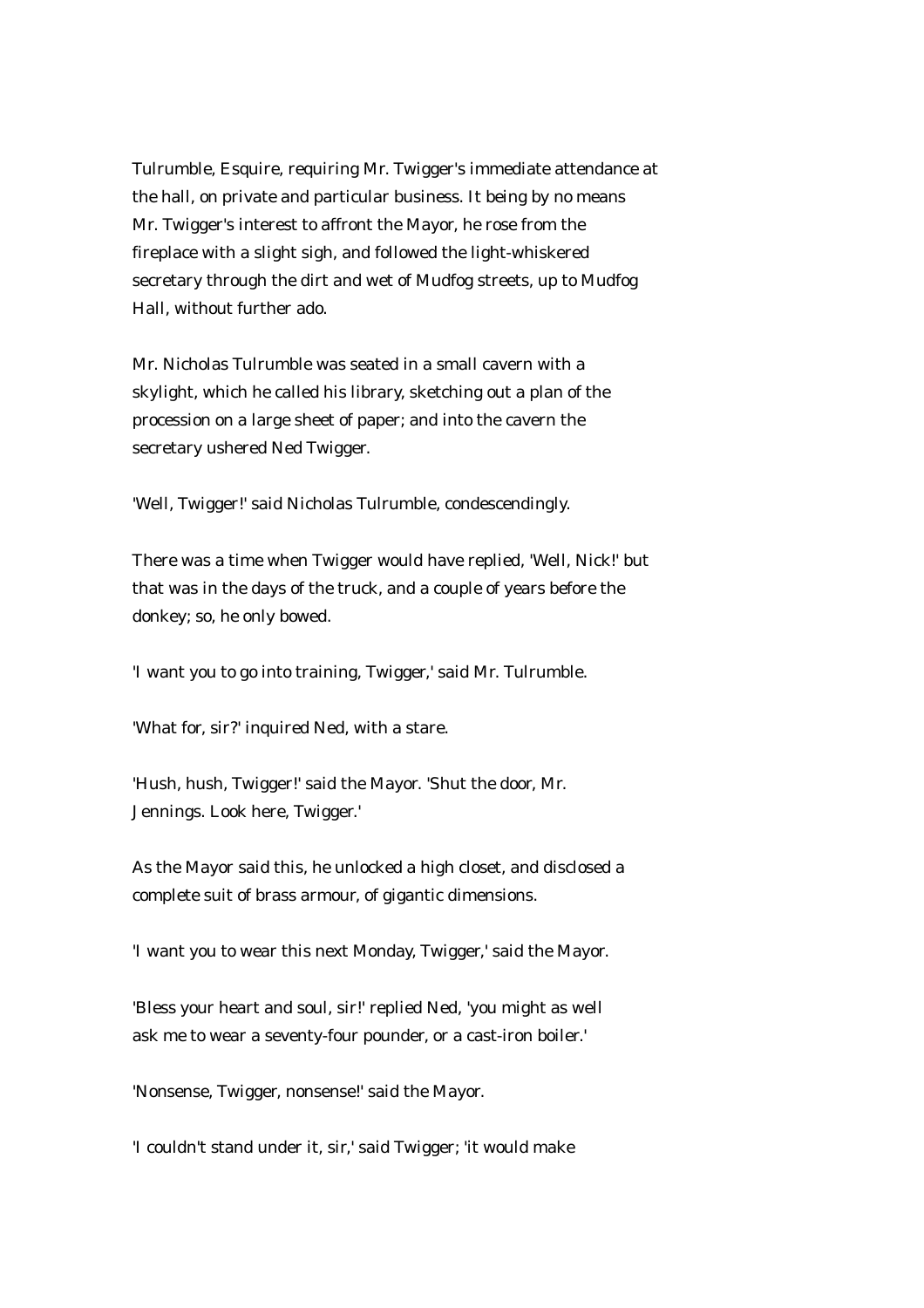mashed potatoes of me, if I attempted it.'

'Pooh, pooh, Twigger!' returned the Mayor. 'I tell you I have seen it done with my own eyes, in London, and the man wasn't half such a man as you are, either.'

'I should as soon have thought of a man's wearing the case of an eight-day clock to save his linen,' said Twigger, casting a look of apprehension at the brass suit.

'It's the easiest thing in the world,' rejoined the Mayor.

'It's nothing,' said Mr. Jennings.

'When you're used to it,' added Ned.

'You do it by degrees,' said the Mayor. 'You would begin with one piece to-morrow, and two the next day, and so on, till you had got it all on. Mr. Jennings, give Twigger a glass of rum. Just try the breast-plate, Twigger. Stay; take another glass of rum first. Help me to lift it, Mr. Jennings. Stand firm, Twigger! There!--it isn't half as heavy as it looks, is it?'

Twigger was a good strong, stout fellow; so, after a great deal of staggering, he managed to keep himself up, under the breastplate, and even contrived, with the aid of another glass of rum, to walk about in it, and the gauntlets into the bargain. He made a trial of the helmet, but was not equally successful, inasmuch as he tipped over instantly,--an accident which Mr. Tulrumble clearly demonstrated to be occasioned by his not having a counteracting weight of brass on his legs.

'Now, wear that with grace and propriety on Monday next,' said Tulrumble, 'and I'll make your fortune.'

'I'll try what I can do, sir,' said Twigger.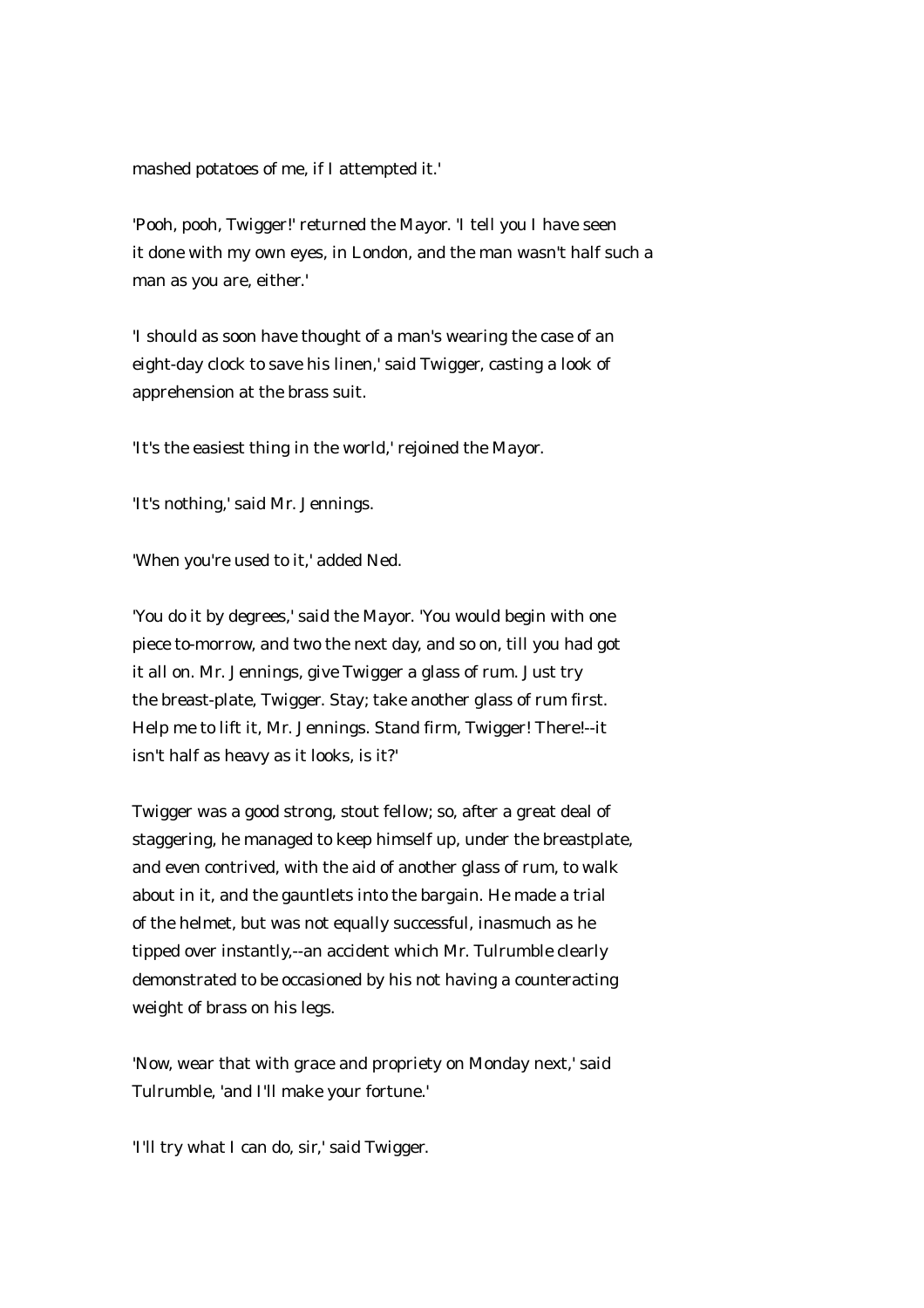'It must be kept a profound secret,' said Tulrumble.

'Of course, sir,' replied Twigger.

'And you must be sober,' said Tulrumble; 'perfectly sober.' Mr. Twigger at once solemnly pledged himself to be as sober as a judge, and Nicholas Tulrumble was satisfied, although, had we been Nicholas, we should certainly have exacted some promise of a more specific nature; inasmuch as, having attended the Mudfog assizes in the evening more than once, we can solemnly testify to having seen judges with very strong symptoms of dinner under their wigs. However, that's neither here nor there.

The next day, and the day following, and the day after that, Ned Twigger was securely locked up in the small cavern with the skylight, hard at work at the armour. With every additional piece he could manage to stand upright in, he had an additional glass of rum; and at last, after many partial suffocations, he contrived to get on the whole suit, and to stagger up and down the room in it, like an intoxicated effigy from Westminster Abbey.

Never was man so delighted as Nicholas Tulrumble; never was woman so charmed as Nicholas Tulrumble's wife. Here was a sight for the common people of Mudfog! A live man in brass armour! Why, they would go wild with wonder!

The day--THE Monday--arrived.

If the morning had been made to order, it couldn't have been better adapted to the purpose. They never showed a better fog in London on Lord Mayor's day, than enwrapped the town of Mudfog on that eventful occasion. It had risen slowly and surely from the green and stagnant water with the first light of morning, until it reached a little above the lamp-post tops; and there it had stopped, with a sleepy, sluggish obstinacy, which bade defiance to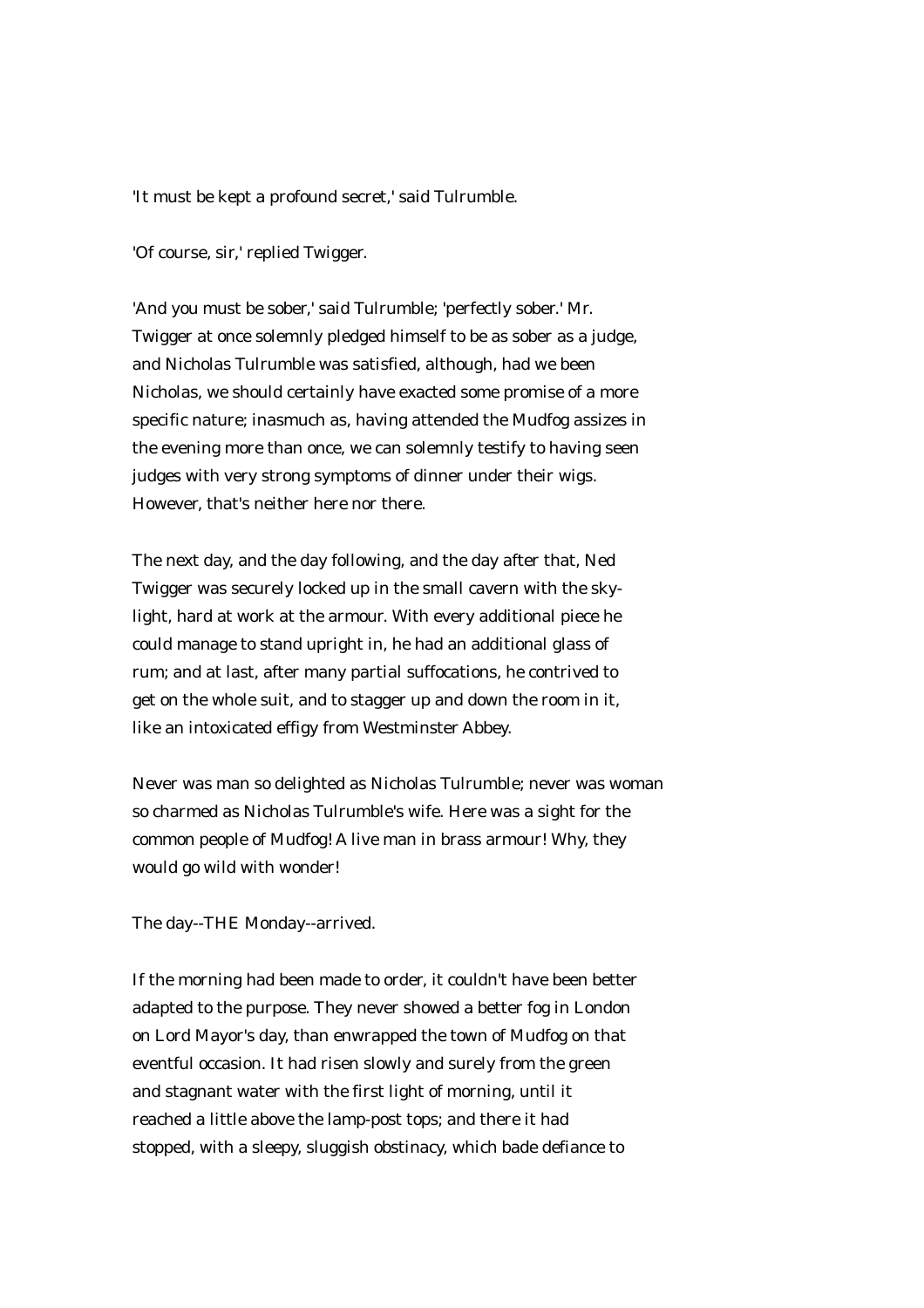the sun, who had got up very blood-shot about the eyes, as if he had been at a drinking-party over-night, and was doing his day's work with the worst possible grace. The thick damp mist hung over the town like a huge gauze curtain. All was dim and dismal. The church steeples had bidden a temporary adieu to the world below; and every object of lesser importance--houses, barns, hedges, trees, and barges--had all taken the veil.

The church-clock struck one. A cracked trumpet from the front garden of Mudfog Hall produced a feeble flourish, as if some asthmatic person had coughed into it accidentally; the gate flew open, and out came a gentleman, on a moist-sugar coloured charger, intended to represent a herald, but bearing a much stronger resemblance to a court-card on horseback. This was one of the Circus people, who always came down to Mudfog at that time of the year, and who had been engaged by Nicholas Tulrumble expressly for the occasion. There was the horse, whisking his tail about, balancing himself on his hind-legs, and flourishing away with his fore-feet, in a manner which would have gone to the hearts and souls of any reasonable crowd. But a Mudfog crowd never was a reasonable one, and in all probability never will be. Instead of scattering the very fog with their shouts, as they ought most indubitably to have done, and were fully intended to do, by Nicholas Tulrumble, they no sooner recognized the herald, than they began to growl forth the most unqualified disapprobation at the bare notion of his riding like any other man. If he had come out on his head indeed, or jumping through a hoop, or flying through a red-hot drum, or even standing on one leg with his other foot in his mouth, they might have had something to say to him; but for a professional gentleman to sit astride in the saddle, with his feet in the stirrups, was rather too good a joke. So, the herald was a decided failure, and the crowd hooted with great energy, as he pranced ingloriously away.

On the procession came. We are afraid to say how many supernumeraries there were, in striped shirts and black velvet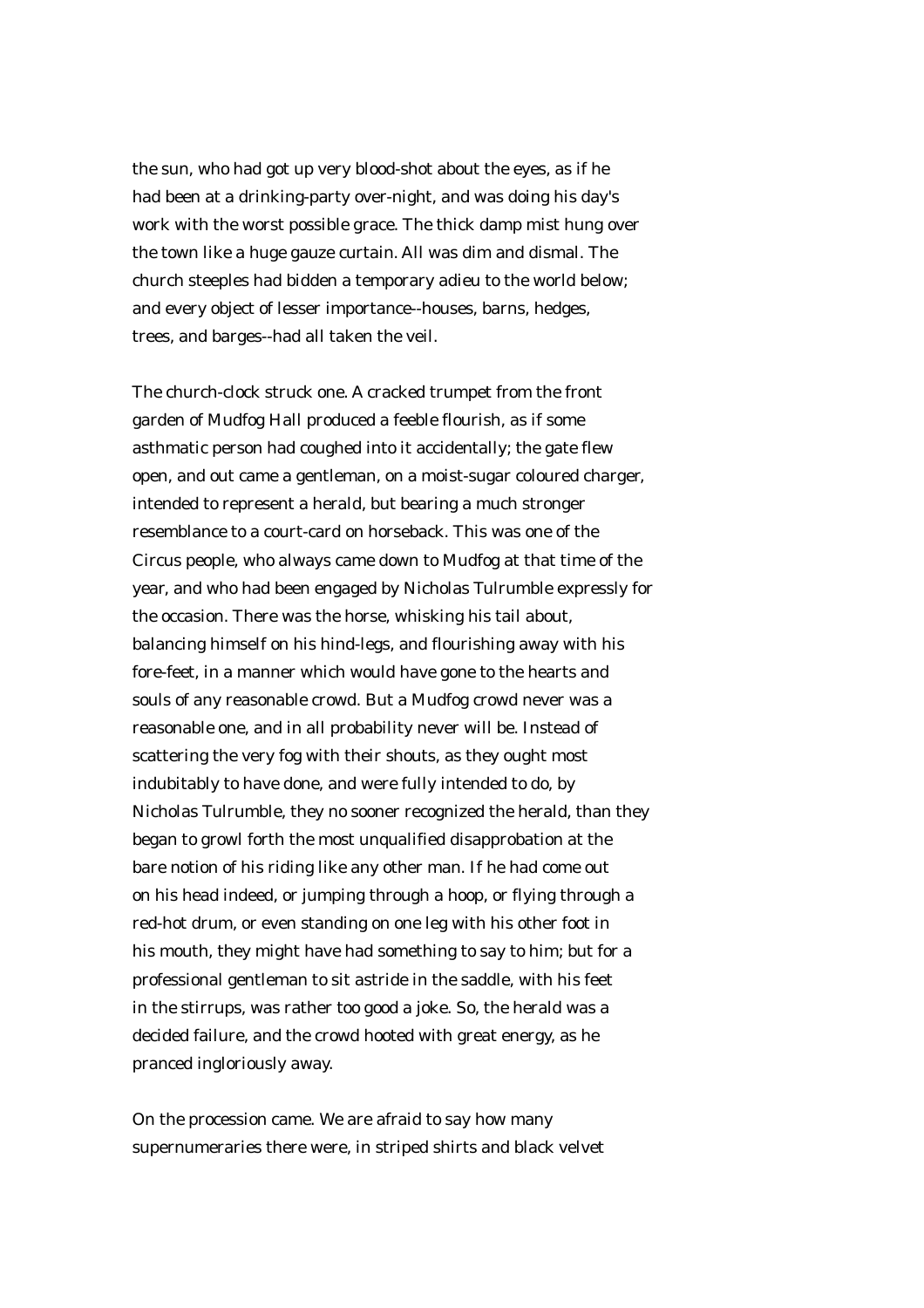caps, to imitate the London watermen, or how many base imitations of running-footmen, or how many banners, which, owing to the heaviness of the atmosphere, could by no means be prevailed on to display their inscriptions: still less do we feel disposed to relate how the men who played the wind instruments, looking up into the sky (we mean the fog) with musical fervour, walked through pools of water and hillocks of mud, till they covered the powdered heads of the running-footmen aforesaid with splashes, that looked curious, but not ornamental; or how the barrel-organ performer put on the wrong stop, and played one tune while the band played another; or how the horses, being used to the arena, and not to the streets, would stand still and dance, instead of going on and prancing;--all of which are matters which might be dilated upon to great advantage, but which we have not the least intention of dilating upon, notwithstanding.

Oh! it was a grand and beautiful sight to behold a corporation in glass coaches, provided at the sole cost and charge of Nicholas Tulrumble, coming rolling along, like a funeral out of mourning, and to watch the attempts the corporation made to look great and solemn, when Nicholas Tulrumble himself, in the four-wheel chaise, with the tall postilion, rolled out after them, with Mr. Jennings on one side to look like a chaplain, and a supernumerary on the other, with an old life-guardsman's sabre, to imitate the swordbearer; and to see the tears rolling down the faces of the mob as they screamed with merriment. This was beautiful! and so was the appearance of Mrs. Tulrumble and son, as they bowed with grave dignity out of their coach-window to all the dirty faces that were laughing around them: but it is not even with this that we have to do, but with the sudden stopping of the procession at another blast of the trumpet, whereat, and whereupon, a profound silence ensued, and all eyes were turned towards Mudfog Hall, in the confident anticipation of some new wonder.

'They won't laugh now, Mr. Jennings,' said Nicholas Tulrumble.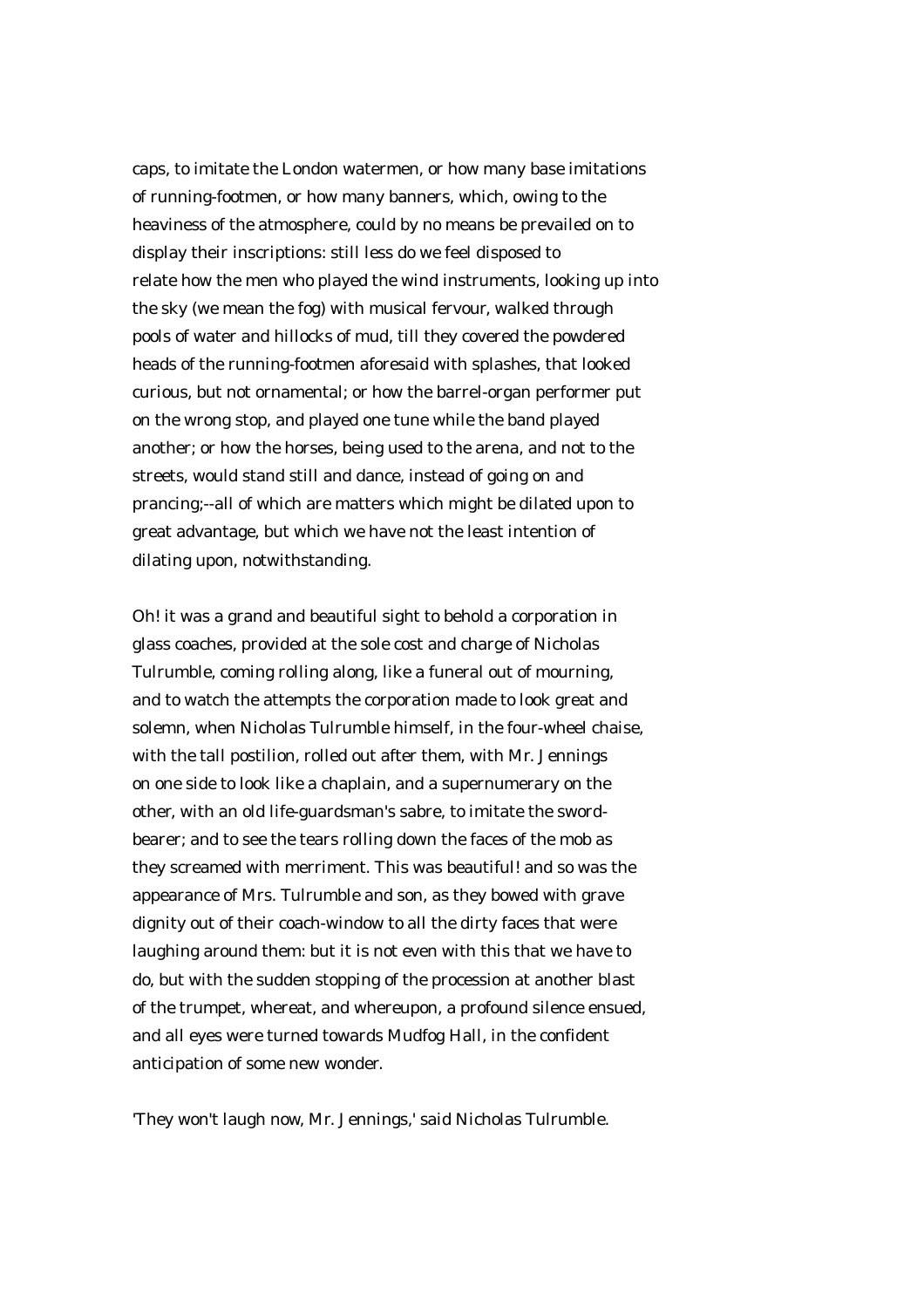'I think not, sir,' said Mr. Jennings.

'See how eager they look,' said Nicholas Tulrumble. 'Aha! the laugh will be on our side now; eh, Mr. Jennings?'

'No doubt of that, sir,' replied Mr. Jennings; and Nicholas Tulrumble, in a state of pleasurable excitement, stood up in the four-wheel chaise, and telegraphed gratification to the Mayoress behind.

While all this was going forward, Ned Twigger had descended into the kitchen of Mudfog Hall for the purpose of indulging the servants with a private view of the curiosity that was to burst upon the town; and, somehow or other, the footman was so companionable, and the housemaid so kind, and the cook so friendly, that he could not resist the offer of the first-mentioned to sit down and take something--just to drink success to master in.

So, down Ned Twigger sat himself in his brass livery on the top of the kitchen-table; and in a mug of something strong, paid for by the unconscious Nicholas Tulrumble, and provided by the companionable footman, drank success to the Mayor and his procession; and, as Ned laid by his helmet to imbibe the something strong, the companionable footman put it on his own head, to the immeasurable and unrecordable delight of the cook and housemaid. The companionable footman was very facetious to Ned, and Ned was very gallant to the cook and housemaid by turns. They were all very cosy and comfortable; and the something strong went briskly round.

At last Ned Twigger was loudly called for, by the procession people: and, having had his helmet fixed on, in a very complicated manner, by the companionable footman, and the kind housemaid, and the friendly cook, he walked gravely forth, and appeared before the multitude.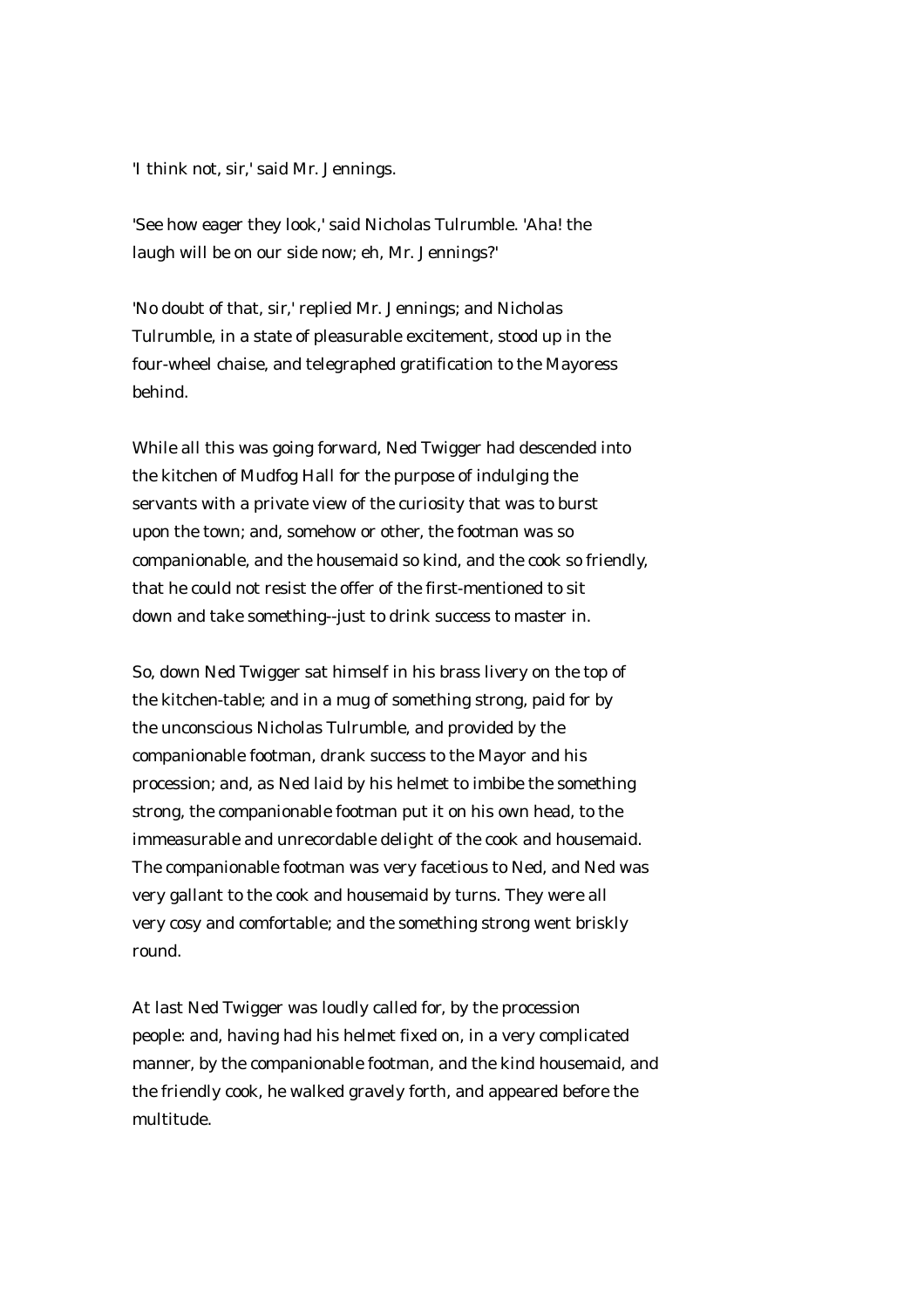The crowd roared--it was not with wonder, it was not with surprise; it was most decidedly and unquestionably with laughter.

'What!' said Mr. Tulrumble, starting up in the four-wheel chaise. 'Laughing? If they laugh at a man in real brass armour, they'd laugh when their own fathers were dying. Why doesn't he go into his place, Mr. Jennings? What's he rolling down towards us for? he has no business here!'

'I am afraid, sir--' faltered Mr. Jennings.

'Afraid of what, sir?' said Nicholas Tulrumble, looking up into the secretary's face.

'I am afraid he's drunk, sir,' replied Mr. Jennings.

Nicholas Tulrumble took one look at the extraordinary figure that was bearing down upon them; and then, clasping his secretary by the arm, uttered an audible groan in anguish of spirit.

It is a melancholy fact that Mr. Twigger having full licence to demand a single glass of rum on the putting on of every piece of the armour, got, by some means or other, rather out of his calculation in the hurry and confusion of preparation, and drank about four glasses to a piece instead of one, not to mention the something strong which went on the top of it. Whether the brass armour checked the natural flow of perspiration, and thus prevented the spirit from evaporating, we are not scientific enough to know; but, whatever the cause was, Mr. Twigger no sooner found himself outside the gate of Mudfog Hall, than he also found himself in a very considerable state of intoxication; and hence his extraordinary style of progressing. This was bad enough, but, as if fate and fortune had conspired against Nicholas Tulrumble, Mr. Twigger, not having been penitent for a good calendar month, took it into his head to be most especially and particularly sentimental, just when his repentance could have been most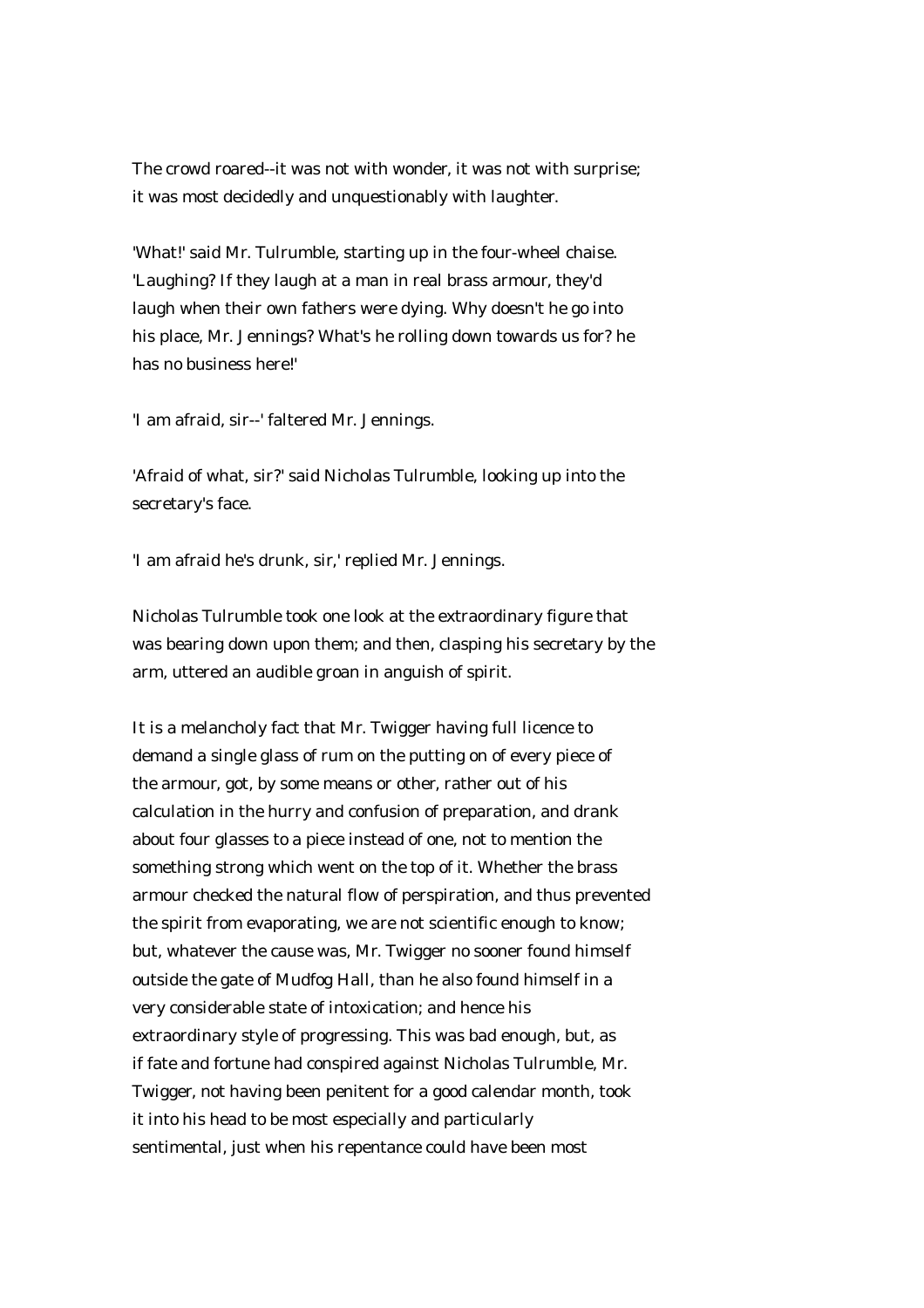conveniently dispensed with. Immense tears were rolling down his cheeks, and he was vainly endeavouring to conceal his grief by applying to his eyes a blue cotton pocket-handkerchief with white spots,--an article not strictly in keeping with a suit of armour some three hundred years old, or thereabouts.

'Twigger, you villain!' said Nicholas Tulrumble, quite forgetting his dignity, 'go back.'

'Never,' said Ned. 'I'm a miserable wretch. I'll never leave you.'

The by-standers of course received this declaration with acclamations of 'That's right, Ned; don't!'

'I don't intend it,' said Ned, with all the obstinacy of a very tipsy man. 'I'm very unhappy. I'm the wretched father of an unfortunate family; but I am very faithful, sir. I'll never leave you.' Having reiterated this obliging promise, Ned proceeded in broken words to harangue the crowd upon the number of years he had lived in Mudfog, the excessive respectability of his character, and other topics of the like nature.

'Here! will anybody lead him away?' said Nicholas: 'if they'll call on me afterwards, I'll reward them well.'

Two or three men stepped forward, with the view of bearing Ned off, when the secretary interposed.

'Take care! take care!' said Mr. Jennings. 'I beg your pardon, sir; but they'd better not go too near him, because, if he falls over, he'll certainly crush somebody.'

At this hint the crowd retired on all sides to a very respectful distance, and left Ned, like the Duke of Devonshire, in a little circle of his own.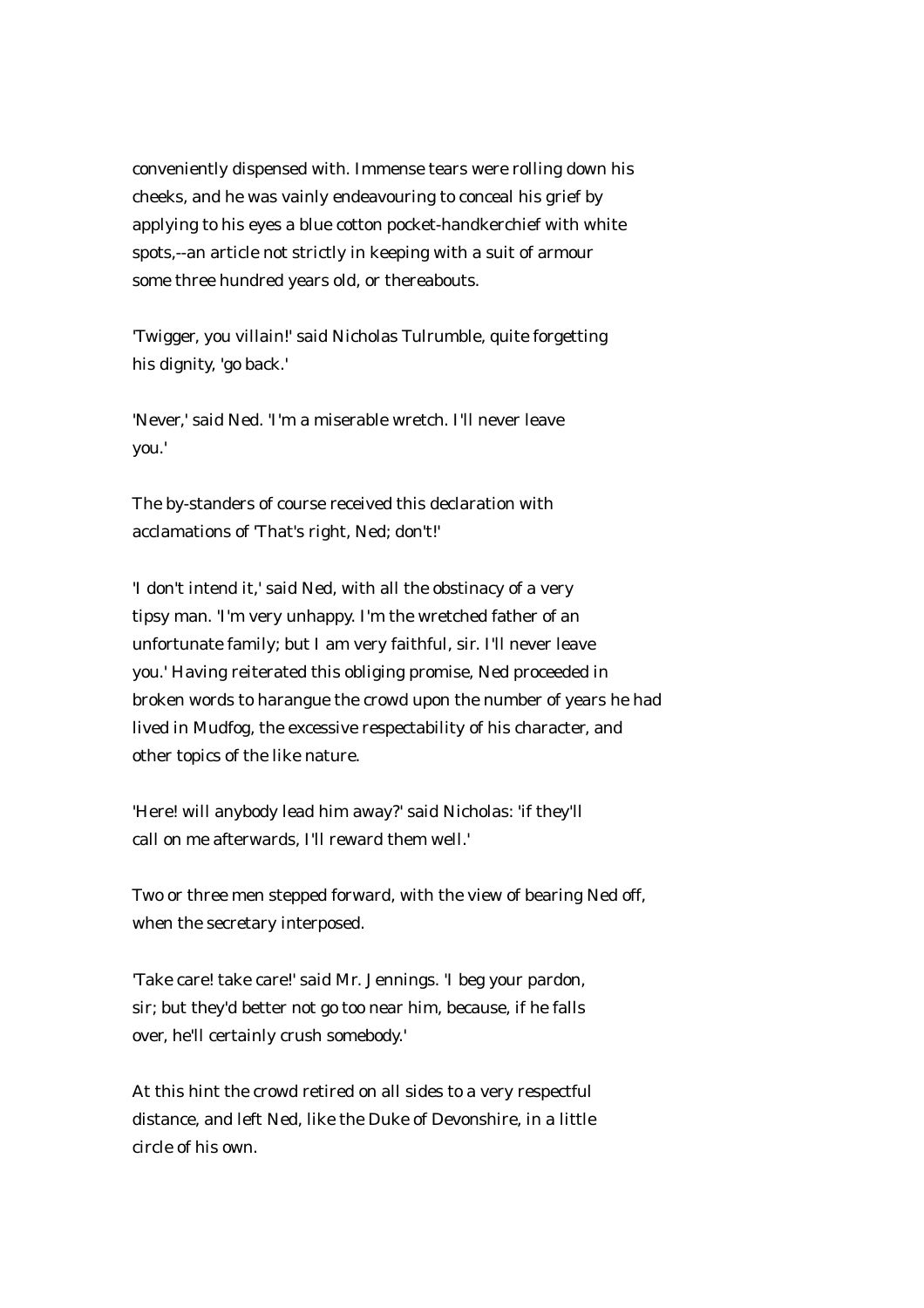'But, Mr. Jennings,' said Nicholas Tulrumble, 'he'll be suffocated.'

'I'm very sorry for it, sir,' replied Mr. Jennings; 'but nobody can get that armour off, without his own assistance. I'm quite certain of it from the way he put it on.'

Here Ned wept dolefully, and shook his helmeted head, in a manner that might have touched a heart of stone; but the crowd had not hearts of stone, and they laughed heartily.

'Dear me, Mr. Jennings,' said Nicholas, turning pale at the possibility of Ned's being smothered in his antique costume--'Dear me, Mr. Jennings, can nothing be done with him?'

'Nothing at all,' replied Ned, 'nothing at all. Gentlemen, I'm an unhappy wretch. I'm a body, gentlemen, in a brass coffin.' At this poetical idea of his own conjuring up, Ned cried so much that the people began to get sympathetic, and to ask what Nicholas Tulrumble meant by putting a man into such a machine as that; and one individual in a hairy waistcoat like the top of a trunk, who had previously expressed his opinion that if Ned hadn't been a poor man, Nicholas wouldn't have dared do it, hinted at the propriety of breaking the four-wheel chaise, or Nicholas's head, or both, which last compound proposition the crowd seemed to consider a very good notion.

It was not acted upon, however, for it had hardly been broached, when Ned Twigger's wife made her appearance abruptly in the little circle before noticed, and Ned no sooner caught a glimpse of her face and form, than from the mere force of habit he set off towards his home just as fast as his legs could carry him; and that was not very quick in the present instance either, for, however ready they might have been to carry HIM, they couldn't get on very well under the brass armour. So, Mrs. Twigger had plenty of time to denounce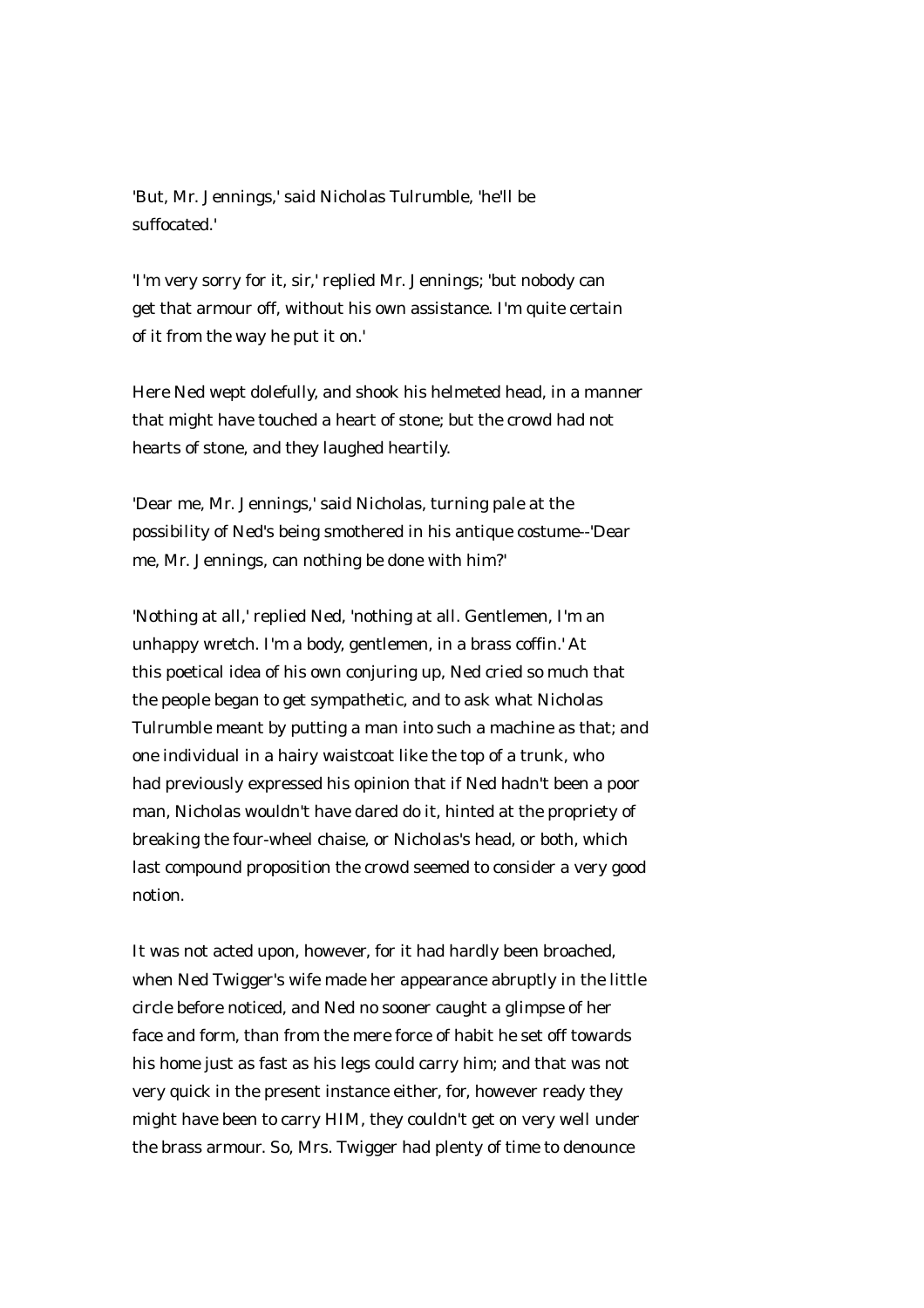Nicholas Tulrumble to his face: to express her opinion that he was a decided monster; and to intimate that, if her ill-used husband sustained any personal damage from the brass armour, she would have the law of Nicholas Tulrumble for manslaughter. When she had said all this with due vehemence, she posted after Ned, who was dragging himself along as best he could, and deploring his unhappiness in most dismal tones.

What a wailing and screaming Ned's children raised when he got home at last! Mrs. Twigger tried to undo the armour, first in one place, and then in another, but she couldn't manage it; so she tumbled Ned into bed, helmet, armour, gauntlets, and all. Such a creaking as the bedstead made, under Ned's weight in his new suit! It didn't break down though; and there Ned lay, like the anonymous vessel in the Bay of Biscay, till next day, drinking barley-water, and looking miserable: and every time he groaned, his good lady said it served him right, which was all the consolation Ned Twigger got.

Nicholas Tulrumble and the gorgeous procession went on together to the town-hall, amid the hisses and groans of all the spectators, who had suddenly taken it into their heads to consider poor Ned a martyr. Nicholas was formally installed in his new office, in acknowledgment of which ceremony he delivered himself of a speech, composed by the secretary, which was very long, and no doubt very good, only the noise of the people outside prevented anybody from hearing it, but Nicholas Tulrumble himself. After which, the procession got back to Mudfog Hall any how it could; and Nicholas and the corporation sat down to dinner.

But the dinner was flat, and Nicholas was disappointed. They were such dull sleepy old fellows, that corporation. Nicholas made quite as long speeches as the Lord Mayor of London had done, nay, he said the very same things that the Lord Mayor of London had said, and the deuce a cheer the corporation gave him. There was only one man in the party who was thoroughly awake; and he was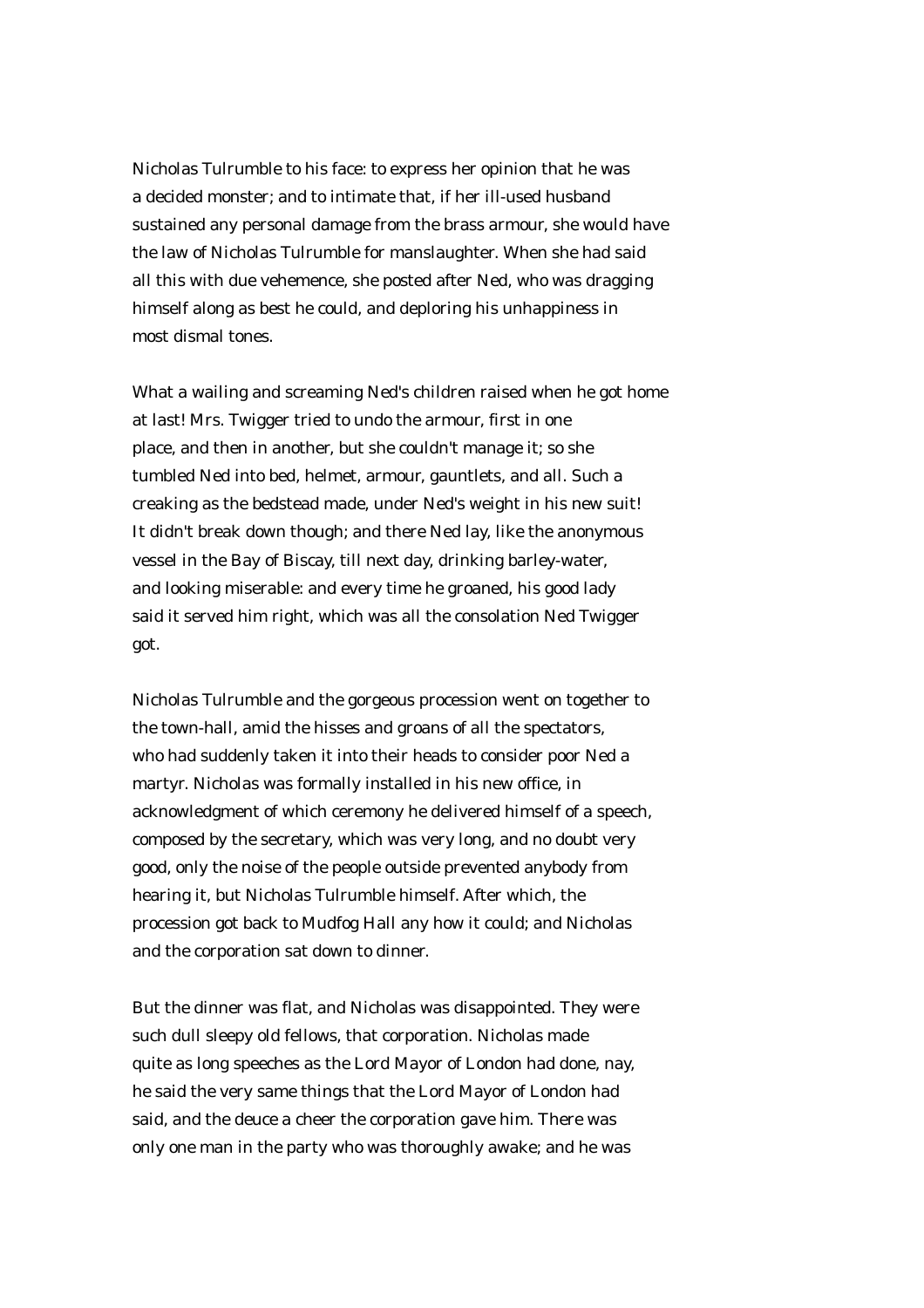insolent, and called him Nick. Nick! What would be the consequence, thought Nicholas, of anybody presuming to call the Lord Mayor of London 'Nick!' He should like to know what the sword-bearer would say to that; or the recorder, or the toastmaster, or any other of the great officers of the city. They'd nick him.

But these were not the worst of Nicholas Tulrumble's doings. If they had been, he might have remained a Mayor to this day, and have talked till he lost his voice. He contracted a relish for statistics, and got philosophical; and the statistics and the philosophy together, led him into an act which increased his unpopularity and hastened his downfall.

At the very end of the Mudfog High-street, and abutting on the river-side, stands the Jolly Boatmen, an old-fashioned low-roofed, bay-windowed house, with a bar, kitchen, and tap-room all in one, and a large fireplace with a kettle to correspond, round which the working men have congregated time out of mind on a winter's night, refreshed by draughts of good strong beer, and cheered by the sounds of a fiddle and tambourine: the Jolly Boatmen having been duly licensed by the Mayor and corporation, to scrape the fiddle and thumb the tambourine from time, whereof the memory of the oldest inhabitants goeth not to the contrary. Now Nicholas Tulrumble had been reading pamphlets on crime, and parliamentary reports,--or had made the secretary read them to him, which is the same thing in effect,--and he at once perceived that this fiddle and tambourine must have done more to demoralize Mudfog, than any other operating causes that ingenuity could imagine. So he read up for the subject, and determined to come out on the corporation with a burst, the very next time the licence was applied for.

The licensing day came, and the red-faced landlord of the Jolly Boatmen walked into the town-hall, looking as jolly as need be, having actually put on an extra fiddle for that night, to commemorate the anniversary of the Jolly Boatmen's music licence.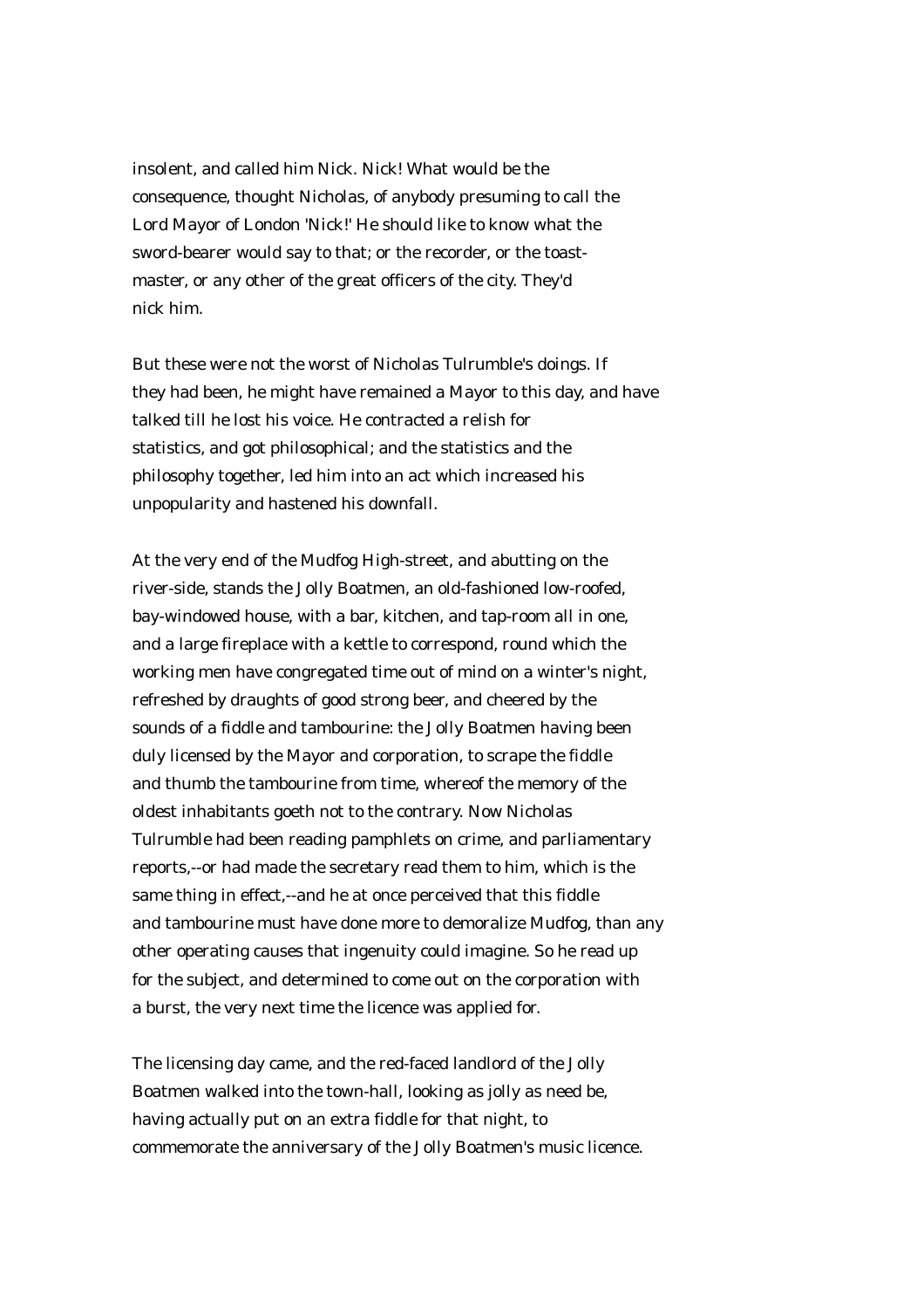It was applied for in due form, and was just about to be granted as a matter of course, when up rose Nicholas Tulrumble, and drowned the astonished corporation in a torrent of eloquence. He descanted in glowing terms upon the increasing depravity of his native town of Mudfog, and the excesses committed by its population. Then, he related how shocked he had been, to see barrels of beer sliding down into the cellar of the Jolly Boatmen week after week; and how he had sat at a window opposite the Jolly Boatmen for two days together, to count the people who went in for beer between the hours of twelve and one o'clock alone--which, by-the-bye, was the time at which the great majority of the Mudfog people dined. Then, he went on to state, how the number of people who came out with beer-jugs, averaged twenty-one in five minutes, which, being multiplied by twelve, gave two hundred and fifty-two people with beer-jugs in an hour, and multiplied again by fifteen (the number of hours during which the house was open daily) yielded three thousand seven hundred and eighty people with beer-jugs per day, or twenty-six thousand four hundred and sixty people with beer-jugs, per week. Then he proceeded to show that a tambourine and moral degradation were synonymous terms, and a fiddle and vicious propensities wholly inseparable. All these arguments he strengthened and demonstrated by frequent references to a large book with a blue cover, and sundry quotations from the Middlesex magistrates; and in the end, the corporation, who were posed with the figures, and sleepy with the speech, and sadly in want of dinner into the bargain, yielded the palm to Nicholas Tulrumble, and refused the music licence to the Jolly Boatmen.

But although Nicholas triumphed, his triumph was short. He carried on the war against beer-jugs and fiddles, forgetting the time when he was glad to drink out of the one, and to dance to the other, till the people hated, and his old friends shunned him. He grew tired of the lonely magnificence of Mudfog Hall, and his heart yearned towards the Lighterman's Arms. He wished he had never set up as a public man, and sighed for the good old times of the coalshop, and the chimney corner.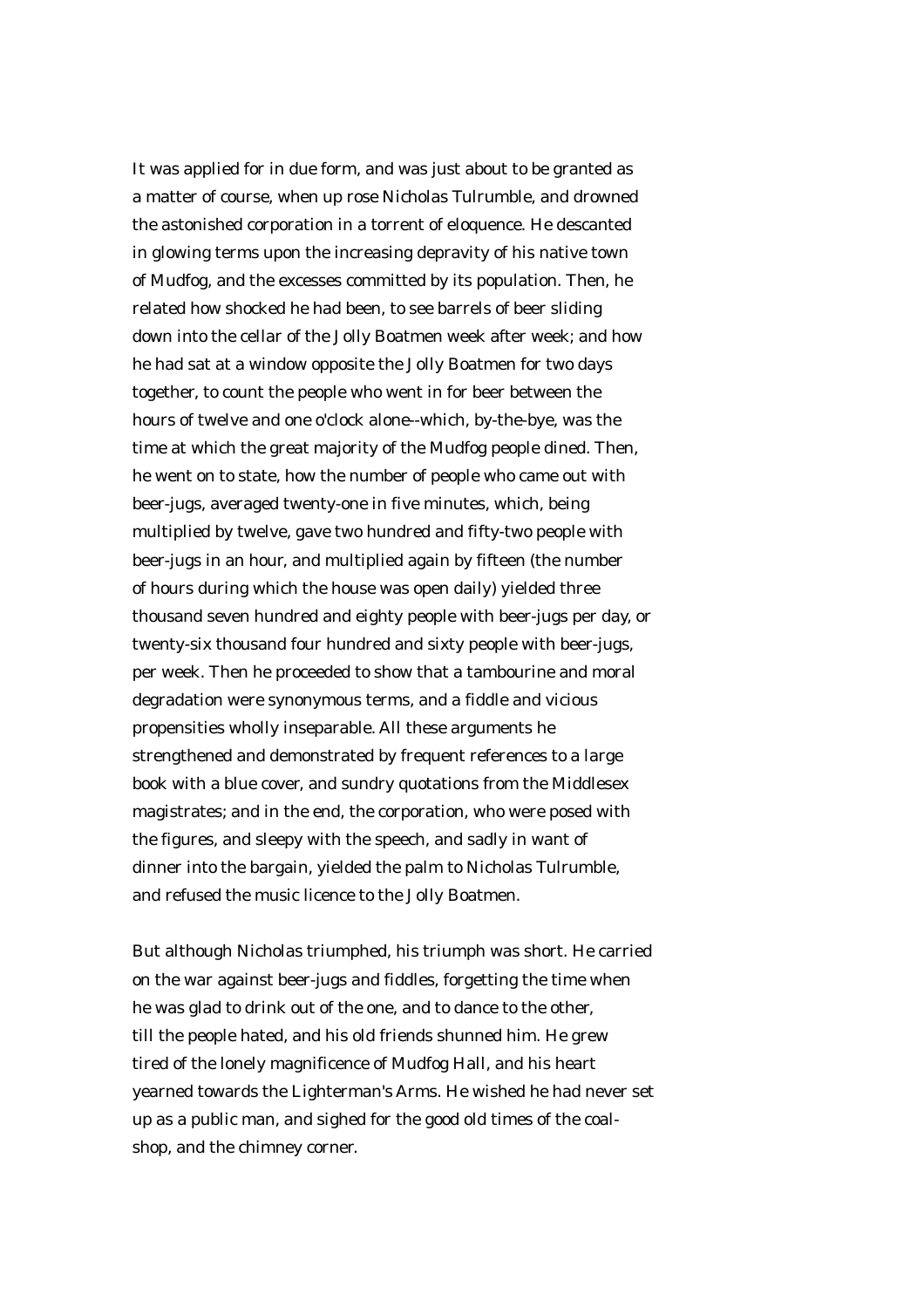At length old Nicholas, being thoroughly miserable, took heart of grace, paid the secretary a quarter's wages in advance, and packed him off to London by the next coach. Having taken this step, he put his hat on his head, and his pride in his pocket, and walked down to the old room at the Lighterman's Arms. There were only two of the old fellows there, and they looked coldly on Nicholas as he proffered his hand.

'Are you going to put down pipes, Mr. Tulrumble?' said one.

'Or trace the progress of crime to 'bacca?' growled another.

'Neither,' replied Nicholas Tulrumble, shaking hands with them both, whether they would or not. 'I've come down to say that I'm very sorry for having made a fool of myself, and that I hope you'll give me up the old chair, again.'

The old fellows opened their eyes, and three or four more old fellows opened the door, to whom Nicholas, with tears in his eyes, thrust out his hand too, and told the same story. They raised a shout of joy, that made the bells in the ancient church-tower vibrate again, and wheeling the old chair into the warm corner, thrust old Nicholas down into it, and ordered in the very largestsized bowl of hot punch, with an unlimited number of pipes, directly.

The next day, the Jolly Boatmen got the licence, and the next night, old Nicholas and Ned Twigger's wife led off a dance to the music of the fiddle and tambourine, the tone of which seemed mightily improved by a little rest, for they never had played so merrily before. Ned Twigger was in the very height of his glory, and he danced hornpipes, and balanced chairs on his chin, and straws on his nose, till the whole company, including the corporation, were in raptures of admiration at the brilliancy of his acquirements.